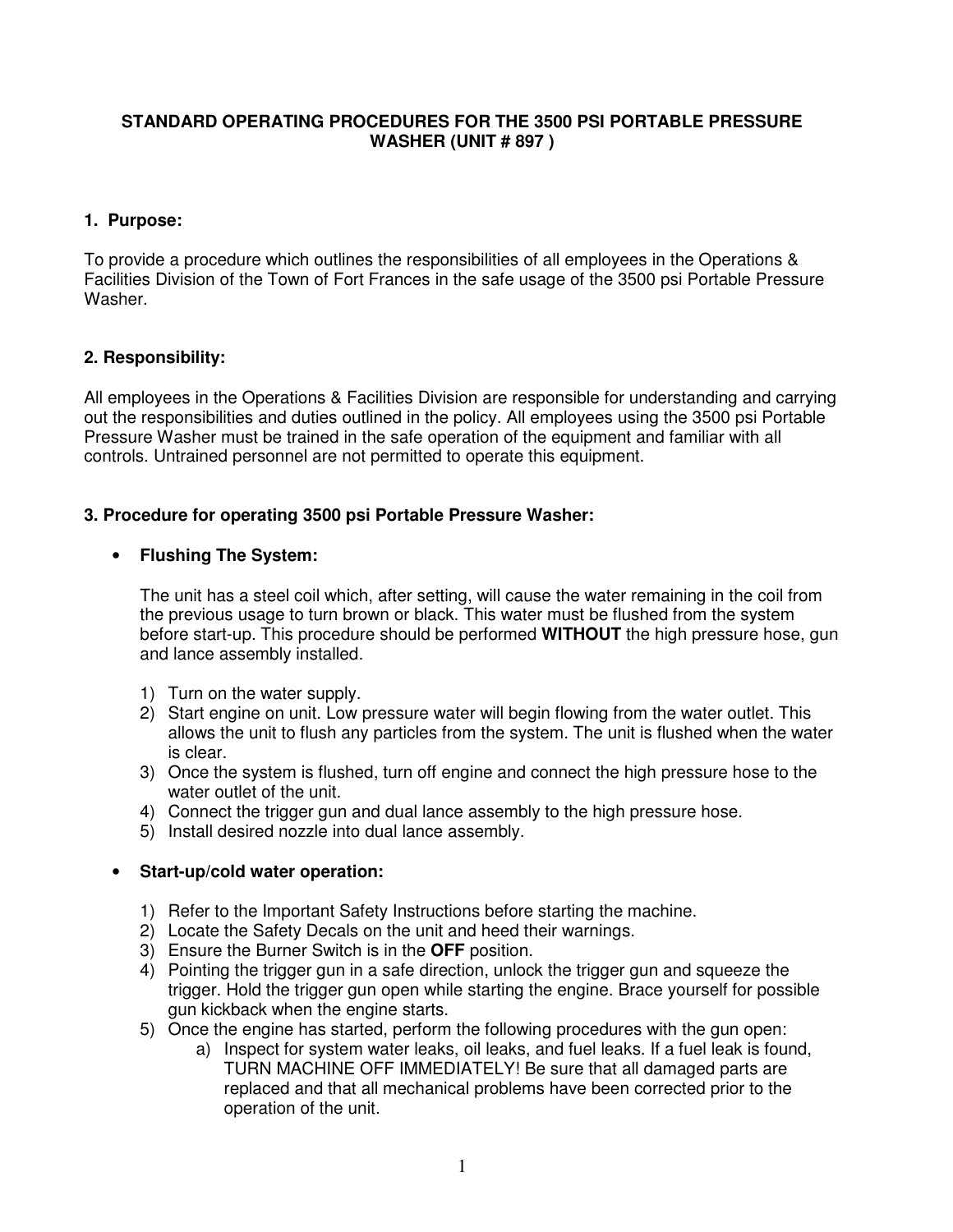- b) Inspect high pressure hoses for kinks, cuts, and leaks. If a cut or leak is found, TURN MACHINE OFF IMMEDIATELY! Replace hose before starting the machine.
- 6) The unit is now operating as a cold water pressure washer.
- Trigger the gun several times. Rotate adjustable grip on the dual lance for high and low pressure application. NEVER place hands or fingers in front of the nozzle or look directly into the nozzle.
- 7) Do not allow the machine to operate in the bypass mode ( with the trigger gun closed ) for more than three minutes without triggering the gun. Failure to follow this simple rule can cause premature failure of the pump package.

## • **Hot Water Operation:**

- 1) Follow preceding steps 1-7 for "Start-Up / Cold Water Operation
- 2) Move the burner switch to the **ON** position.
- 3) Recheck the system for fuel leaks. If a fuel leak is found, TURN THE MACHINE OFF IMMEDIATELY! Be sure that all damaged parts are replaced and that all mechanical problems have been corrected prior to operation of the unit.

 **Note:** Upon initial start-up, water will begin turning hot in approximately 20 seconds and will reach maximum temperature within 2-1/2 minutes providing that the trigger gun remains open. The burner will not fire when the trigger is released.

## • **Shutdown:**

- 1) Move the burner switch to the **OFF** position.
- 2) Squeeze the trigger and discharge the water for a period of three minutes to cool the heat exchanger and high pressure hose. Insufficient cool-down periods for the high pressure hose will cause excessive wear and eventual rupture of the hose.
- 3) Do not choke to stop the engine. Backfire or engine damage may occur.
- 4) Move the engine key switch to the **OFF** position.
- 5) Turn off the water supply and trigger the gun momentarily to relieve trapped pressure
- 6) Disconnect and drain the high pressure hose, gun, and lance. Wipe the unit clean. Store in a non-freezing environment.

## **4. OPTIONS**

• STEAM – 250 degree F

The GREEN steam nozzle is used for 250 degree F Wet Steam operation. This nozzle is sized for operation with the unloader and steam valve (where applicable) to provide high pressure wet steam. Replacement of this nozzle with an improperly sized nozzle may cause operational problems with the machine.

- 1) Install GREEN steam nozzle into dual lance assembly.
- 2) Follow "Hot Water Operation" start-up procedures.
- 3) Turn steam valve completely counter clockwise to achieve maximum outlet temperature ( 250 degree F )

 **NOTE:** Upon initial start-up, water will begin turning hot in Approximately 20 seconds and will reach maximum temperature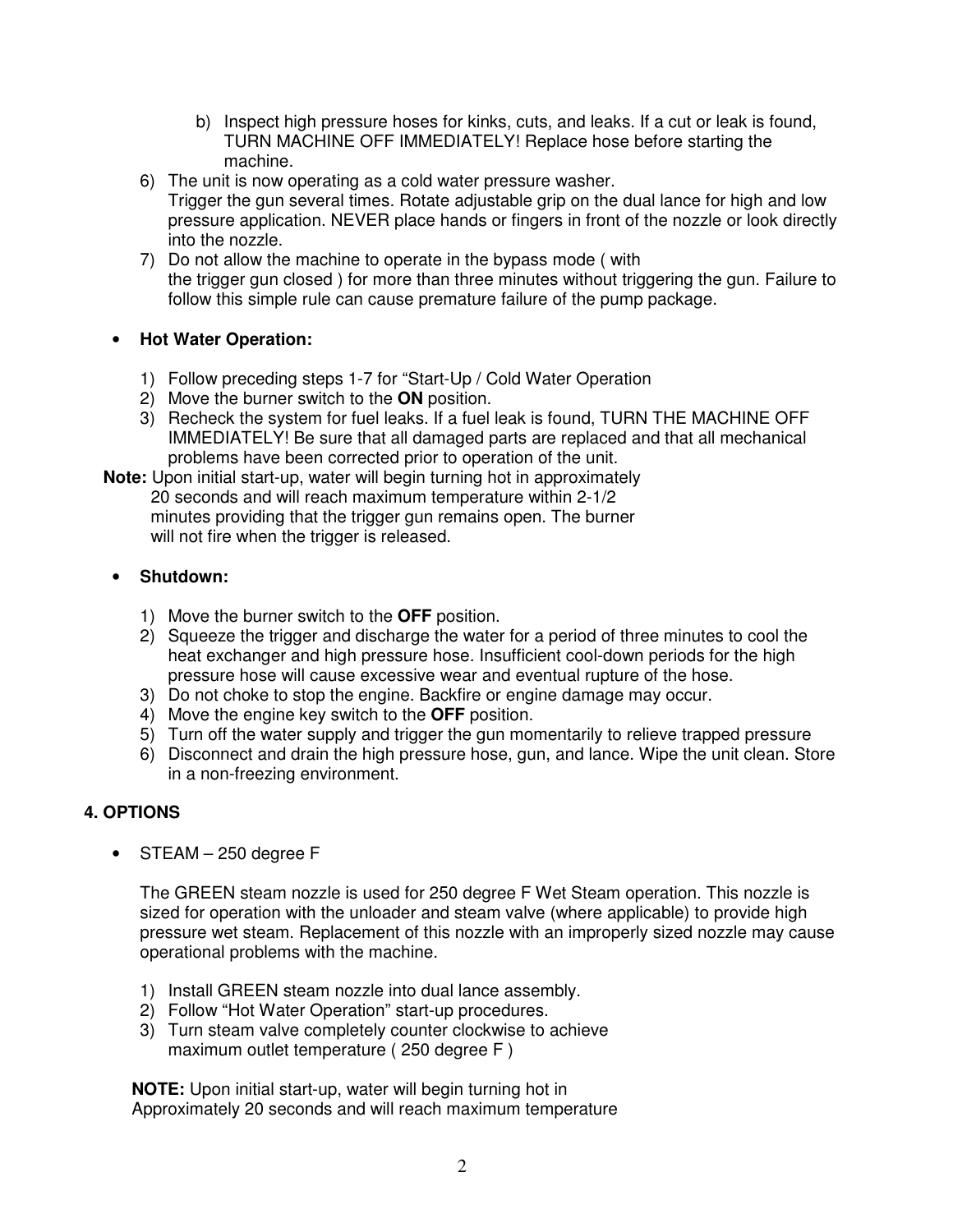Within 2-1/2 minutes providing that the trigger gun remains open. The burner will not fire when the trigger is released.

• ADJUSTABLE THERMOSTAT:

Regulates the maximum discharge temperature. Turn the dial to the desired maximum discharge temperature. This may cause the burner to fire intermittently.

- BALL VALVE: (Auxiliary Tank)
	- 1) Connect hose from the auxiliary tank to open port on the 3-way ball valve.
	- 2) Use the selector lever on the ball valve to allow water to flow from the auxiliary tank to the pump.
	- 3) The water level in the auxiliary tank must always be higher than the pump inlet. This will ensure gravity feed of water to the pump. Failure to keep the water level above the pump inlet will result in the pump running dry and damage to the wet end of the pump.
- HIGH PRESSURE DETERGENT: (Cleaning with Detergents)

**NOTE:** This feature is designed to use with mild detergents only. Since the cleaning solution travels through various parts of the pressure washer, do not use corrosives as they will cause extensive damage as well a pose a considerable safety hazard.

- 1) Be certain to wear proper Personal Protective Equipment.
- 2) Prepare detergent solution according to label directions. ( Never pump acids, alkalines, abrasive fluids or solvents through the unit. Due to the unknown and often corrosive characteristics of many detergents commonly used in the pressure washer cleaning industry, it is recommended to use only mild detergents with this unit. )
- 3) Fully immerse the strainer end of the clear vinyl detergent hose into the detergent solution.
- 4) To apply solution: unlock the trigger gun and squeeze the trigger. In a few moments a detergent/water mixture will exit the nozzle. Start spraying the lower portion of the surface being cleaned and move up, using long overlapping strokes. Applying from the bottom up helps avoid streaking. Allow to soak briefly. Avoid working on hot surfaces or in direct sunlight to minimize the chances of the detergent drying, which may result in damaging surfaces. Be certain to apply cleaning solution to a small section at a time.
- 5) To Rinse: lock the trigger gun in the "OFF" position. Turn the detergent metering valve to the "OFF" position. Unlock the trigger gun and spray. It will take about 30 seconds to purge all detergent from the line. For best rinsing results, start from the top and work down.
- 6) Siphon a gallon of water through the detergent injection system after each use. This prevents the possibility of corrosion or detergent residue causing mechanical problems during the next use.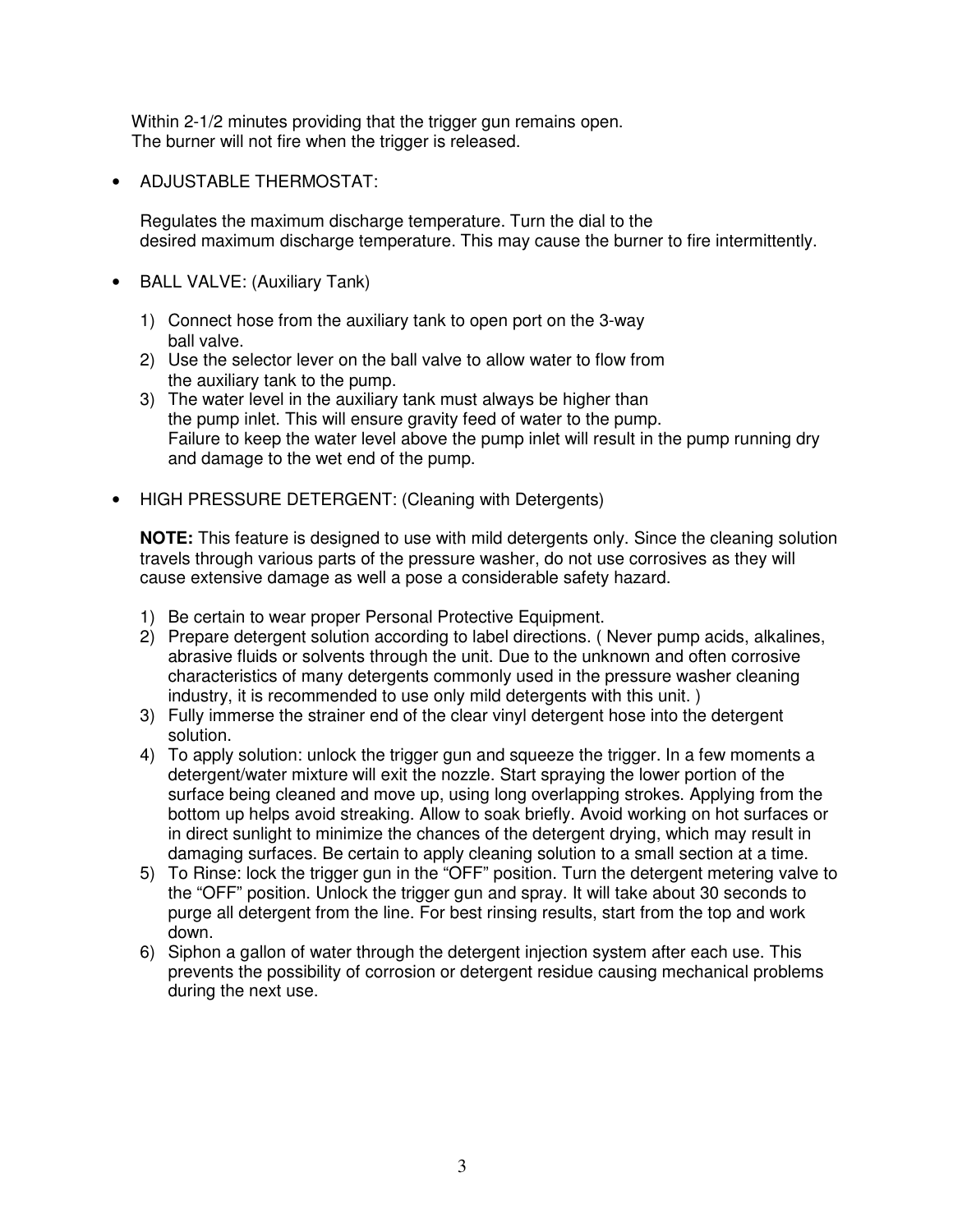# **5. Important Safety Instructions**

- Always operate pressure washer in a well ventilated area free of flammable vapours, combustible dust, gases or other combustible materials.
- Do not store the pressure washer near an open flame or any equipment such as a stove, furnace, water heater etc., which utilizes a pilot light or sparking device.
- Do not use this pressure washer to spray flammable material.
- Do not smoke while filling fuel tanks.
- Never fill the fuel tanks while the engine is running or hot. Allow the engine to cool two minutes before refuelling.
- Do not refuel indoors or in a poorly ventilated area.
- Always refuel slowly to avoid the possibility of spilled fuel which may cause a risk of fire.
- When refuelling the Burner Fuel Tank, use No. 1 or No. 2 oil/diesel or kerosene. Do not use gasoline, crankcase drainings, or oil containing gasoline or solvents.
- Do not operate the unit if gasoline or diesel fuel is spilled. Wipe the pressure washer clean and move it away from the spill. Avoid creating any ignition until the gasoline or diesel fuel has evaporated.
- When the battery is being activated, hydrogen and oxygen gases in the battery are extremely explosive. Keep open sparks and flames away from the battery at all times, especially when charging the battery.
- Be certain to disconnect the battery ground terminal before servicing. When disconnecting the cables from the battery, start with the negative terminal and when connecting them start with the positive terminal.
- DO NOT jump start the battery unless both batteries are of equal voltage and amperage.
- The pressure washer has a Safety Relief Valve which should never be altered, modified or made inoperative. If the device fails, replace immediately with genuine manufacturer replacement part.
- Never operate the pressure washer in an enclosed area. Always make certain there is adequate ventilation (fresh outside air) for breathing and combustion.
- Follow all safety instructions provided with the materials you are spraying. Use of a respirator may be required when working with some materials. Do not use the pressure washer to dispense hazardous detergents.
- Keep clear of nozzle and spray! Never put your hand, fingers or body directly over the spray nozzle.
- Never point the high pressure discharge spray at yourself or anyone else. Always keep operating area clear of all persons.
- Seek emergency medical care if the spray appears to have penetrated the skin! Do not treat as a simple cut.
- High pressure hoses and fuel lines should be inspected before each use for signs of wear. If evidence of failure exists, promptly replace all suspect hoses and fuel lines to prevent the possibility of injury from the high pressure spray. If a hose or fitting is leaking never place your hand directly on the leak.
- Never operate the gun with the trigger wired in the open position.
- Before removing the spray nozzle or servicing the unit, always shut off the unit and trigger the gun to release trapped pressure. (Even after you shut off the unit there is high pressure water left in the pump, hose and gun until you release it by triggering the gun.)
- Do not direct spray on or into electrical installations of any kind. This includes electrical outlets, light bulbs, fuse boxes, transformers, the unit itself, etc.